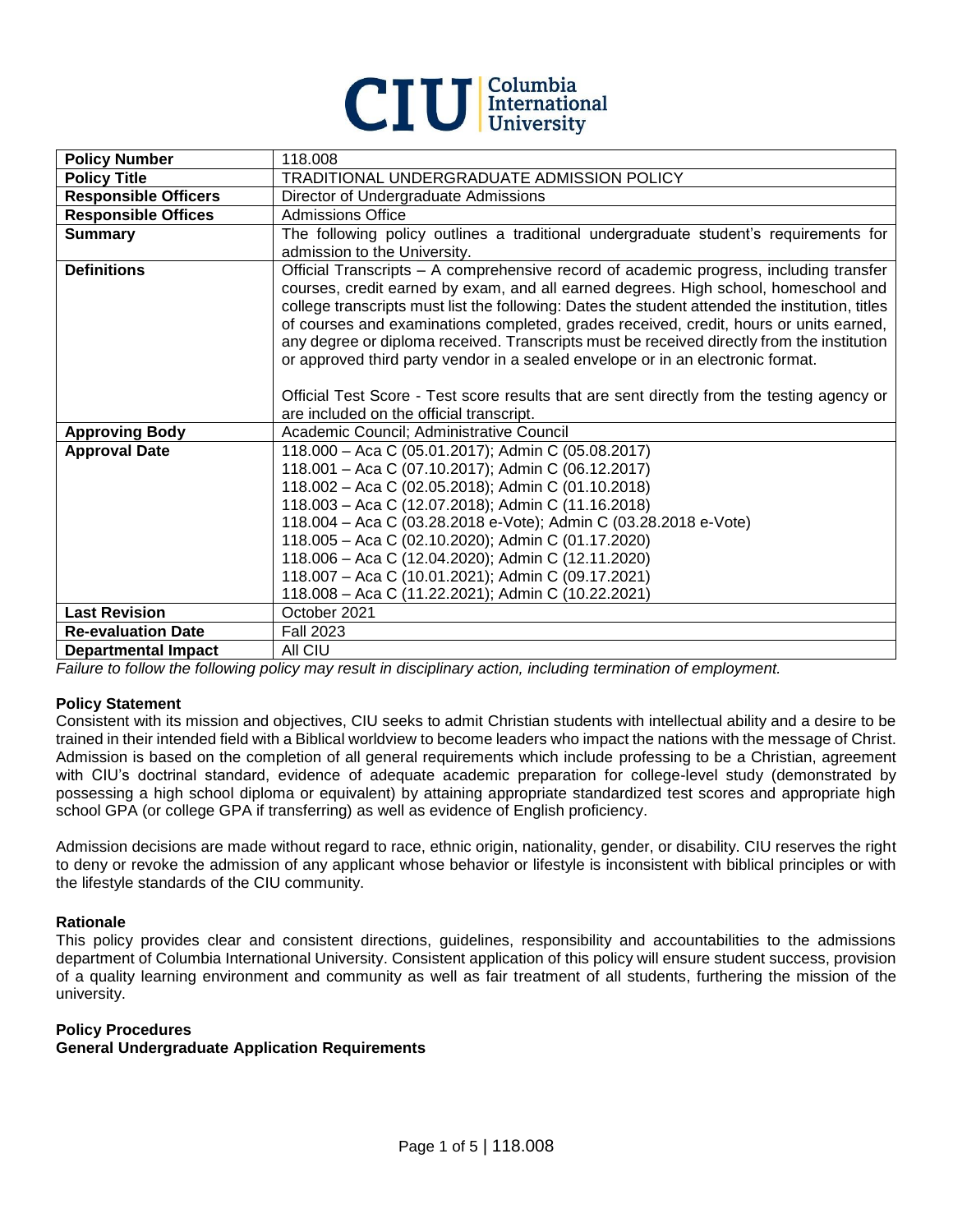# **Freshman Students**

Applicants applying for admission as a full or part-time degree-seeking student who have not previously attended college or attempted fewer than 12 college credits post-high school must provide the following to the Admissions Office:

- Online application.
- Non-refundable application fee.
- Affirm to be a Christian and agree with CIU's Doctrinal Standard.
- Official SAT, ACT, or CLT test score is required unless the applicant is 24 years of age or older or meets the criteria for a transfer or international student who completed high school outside of the United States. Super scores are evaluated to meet admission standard.
	- o Test Score Minimum:
		- SAT: 970 (New SAT)
		- ACT: 18
		- $\blacksquare$  CLT: 62
- Official high school transcript is required. Successful completion of the General Educational Development (GED) Testing Program may be submitted in lieu of a high school transcript.
	- o Minimum high school grade point average (GPA):
		- 2.0 on a 4.0 scale (unweighted)
- Official college transcripts of all coursework completed.
- Final official transcripts are required prior to registering for courses.
- Complete additional specific program requirements in the university catalog.

# **Transfer Students**

Applicants applying for admission as a full or part-time degree-seeking student who have attempted 12 or more college credits post-high school must provide the following to the Admissions Office:

- Online application.
- Non-refundable application fee.
- Affirm to be a Christian and agree with CIU's Doctrinal Standard.
- Official college transcript of all work completed or in progress.
	- o Minimum grade point average (GPA):
		- $2.0$  on a  $4.0$  scale
- South Carolina residents are required to submit final official high school transcripts or successful completion of General Educational Development (GED) Testing Program in lieu of a high school transcript.
- Final official transcripts are required prior to registering for courses.
- Complete additional specific program requirements in the university catalog.

# **International Students**

Applicants who are not United States citizens applying for admission as full or part-time degree seeking or non-degree seeking must provide the following to the Admissions Office:

- Online application.
- Non-refundable application fee.
- Affirm to be a Christian and agree with CIU's Doctrinal Standard.
- Complete additional specific program requirements in the university catalog.
- Official Transcript(s)
	- $\circ$  Freshman: Official high school transcript is required for students who have attempted 12 or fewer college credits post-high school and official college transcripts of all coursework completed.
	- o Transfer: Official college transcripts for all coursework completed.
	- o For schools attended outside the United States, an Official International Credential Advancement Package (ICAP) evaluation must be performed on required transcripts by World Education Services (WES) or an evaluation by InCred must be obtained. Academic records not written in English must be accompanied by a certified translation.
		- Student athletes must have an evaluation performed by InCred and submitted to the National Association of Intercollegiate Athletics (NAIA) for eligibility.
		- Special consideration is given for applicants having studied in China:
			- Not seeking transfer credit: Applicant may submit official transcripts in Chinese, official graduation certificate and degree certificate in Chinese to CHESICC(China Higher Education Student Information & Career Center). CHESICC will provide CIU with the official academic transcript and English verification report to determine highest postsecondary degree earned.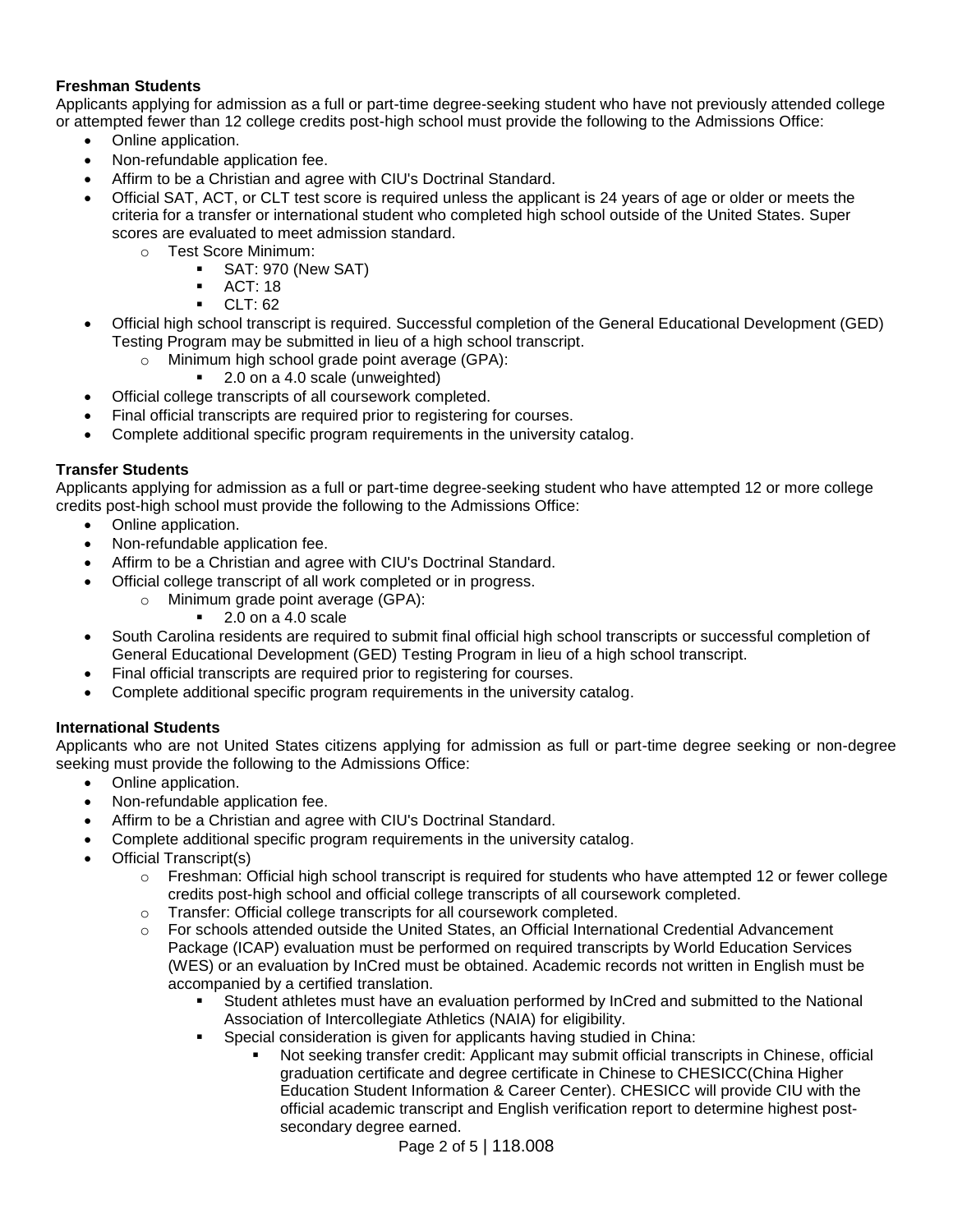- Seeking transfer credit: Applicants submit their Chinese documents to CHESICC (China Higher Education Student Information & Career Center) and have CHESICC provide WES with the official academic transcript and English verification report and obtain a course-by-course evaluation.
- $\circ$  Final official transcript evaluation is required prior to registering for courses.
- Official test score from the Test of English as a Foreign Language (TOEFL) or Duolingo English Test if English is not the applicant's first language.
	- o TOEFL score minimum:
		- Internet-based exam: 70
		- Computer-based exam: 195
		- Paper-based exam: 525
	- o Duolingo English Test score minimum:

105

- International Citizens Financial Certification form as well as a bank statement certifying the funds listed must be provided in order to validate proof of funds.
- Following admission to the University, international students are required to submit an enrollment deposit and all necessary documentation for issuance of the student visa.

# **High School Dual Enrollment Students**

High school sophomores, juniors and seniors may apply to enroll in lower division undergraduate courses as part of CIU's high school dual enrollment program. Applicants applying for admission into the high school dual enrollment program provide the following to the Admissions Office:

- Online application
- High school seniors
	- Official high school transcript with minimum cumulative GPA of 3.0 on a 4.0 scale (unweighted).
- High school juniors
	- Official high school transcript with minimum cumulative GPA of 3.0 on a 4.0 scale (unweighted).
- High school sophomores
	- Official high school transcript with minimum cumulative GPA of 3.5 on a 4.0 scale (unweighted).

Students that do not meet the minimum GPA requirement may be considered for admission with submission of a letter of recommendation from the high school guidance counselor or principal.

CIU will accept high school students to be part of CIU's high school dual enrollment program independent of their faith. It is CIU's desire that all high school students who may not be Christians when they take courses at CIU, will be introduced to Him and come to accept Him as Savior.

High school dual enrollment students attending CIU and wanting to enroll in CIU as a Freshman post high school provide the following to the Admissions Office:

- Online application.
- Affirm to be a Christian and agree with CIU's Doctrinal Standard.
- Official SAT, ACT or CLT test score is required unless the applicant is an international student who completed high school outside of the United States. Super scores are evaluated to meet admission standard. Test Score Minimum:
	- SAT: 970 (New SAT)
	- $\blacksquare$  ACT: 18
	- CLT: 62
- Final official high school transcript is required. Successful completion of General Educational Development (GED) Testing Program may be submitted in lieu of a high school transcript.
	- Minimum high school grade point average (GPA):
	- 2.0 on a 4.0 scale (unweighted)
- Official college transcripts of all coursework completed excluding courses completed at CIU
- Complete additional specific program requirements in the university catalog.

# **Gap Year Students**

Applicants who have taken a gap year (typically, an academic year) between secondary school and higher education to attend a specialized credit earning program provide the following to the Admissions Office:

• Online application.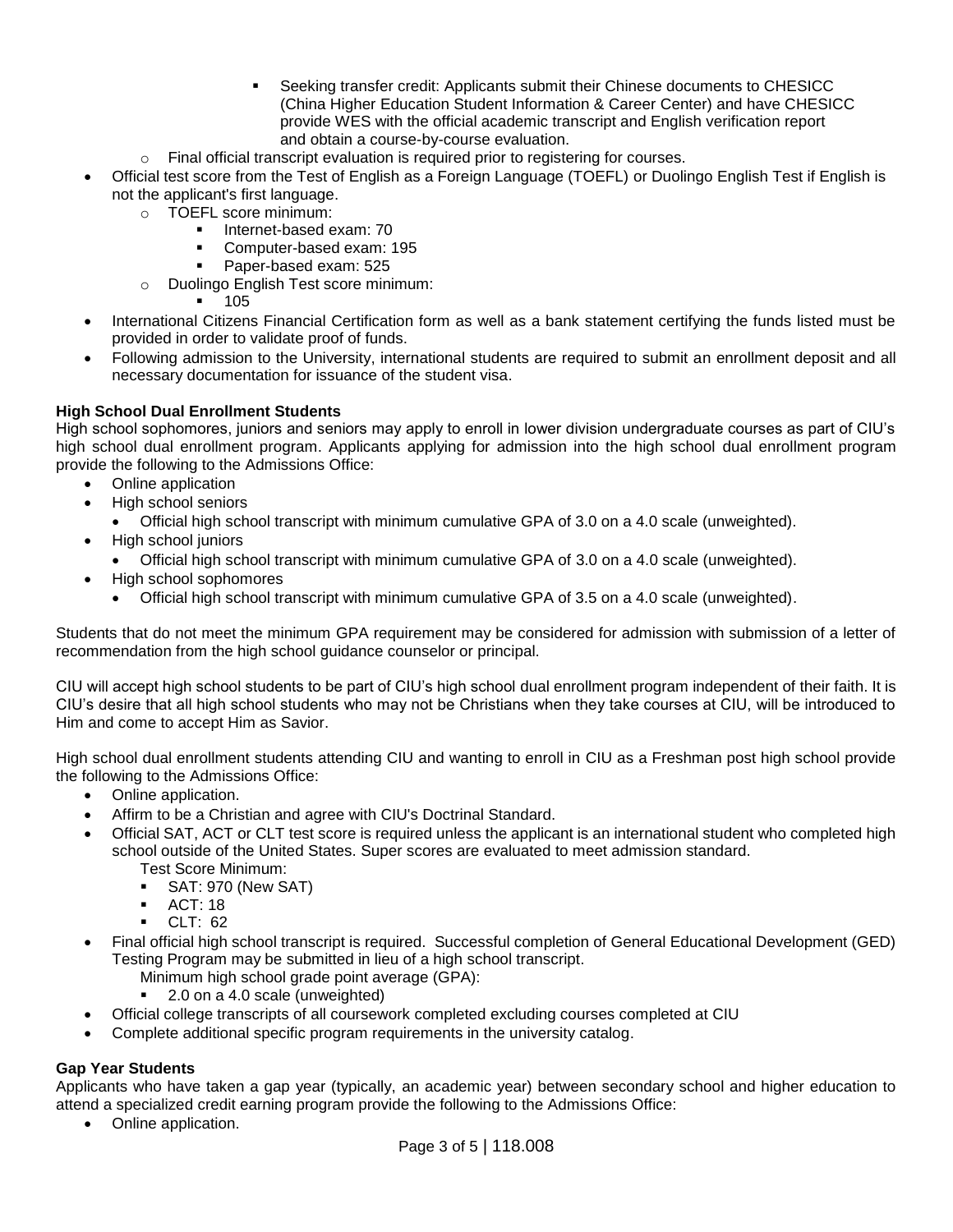- Affirm to be a Christian and agree with CIU's Doctrinal Standard.
- Complete additional specific program requirements in the university catalog.
- Official SAT, ACT or CLT test score is required unless the applicant is an international student who completed high school outside of the United States. Super scores are evaluated to meet admission standard. Test Score Minimum:
	- **B** SAT: 970 (New SAT)
	- ACT: 18
	- CLT: 62
- Final official high school transcript. Minimum grade point average (GPA):
	- 2.0 on a 4.0 scale (unweighted)
- South Carolina residents are required to submit final official high school transcripts or successful completion of General Educational Development (GED) Testing Program in lieu of a high school transcript.
- Official college transcripts of all coursework completed.
- Official transcript if potential gap year credit earned
	- Additional materials may be requested to determine transfer credit eligibility.

# **Previously Enrolled Students**

Students who have been out of attendance for two consecutive regular semesters provide the following to the Admissions Office:

- Online application.
- Official college transcripts of coursework completed post CIU enrollment.
	- o Minimum grade point average (GPA):
		- 2.0 on a 4.0 scale

Students who have missed only one regular semester of study contact the Registrar and Financial Aid Offices. Students returning to reside in the residence halls contact Residence Life.

## **Readmission After Military Service**

In accordance with federal regulations, 34 C.F.R. 668.18 and the Department of Defense (DoD) Voluntary Partnership Memorandum of Understanding (MOU), the university will readmit service members who seek readmission to a program that was interrupted due to a uniformed service obligation.

Students who withdraw from the university in order to perform active military service will be readmitted after the student's release from active service. Students who have missed only one regular semester of study contact the Registrar and Financial Aid Offices for readmittance. Students who have been out of attendance for two consecutive regular semesters or more will reapply but will not be required to pay the application fee. Students may be readmitted in the same academic program prior to the military service or request admission to a different program.

## **Non-Degree Seeking Students (NDSS)**

Students not applying for a specific degree program apply as a non-degree seeking student (NDSS) and must hold a high school diploma. Examples include transient students, consortium students, and students seeking pre-requisites for licensure and certificates must provide the following to the Admissions Office:

- Online application.
- Non-refundable application fee.
- Affirm to be a Christian and agree with CIU's Doctrinal Standard.
- Transient letter, Official or unofficial high school transcript or college transcript if 12 or more college credits were attempted post high school.
	- o Minimum grade point average (GPA):
		- $\blacksquare$  2.0 on a 4.0 scale

## **Provisional Acceptance**

Entering undergraduate students who have a deficiency in their academic qualifications may be admitted on a provisional basis. Provisional minimum:

- Test Score:
	- SAT: 930 (New SAT)
	- ACT: 17
	- $CLT: 58$

GPA: